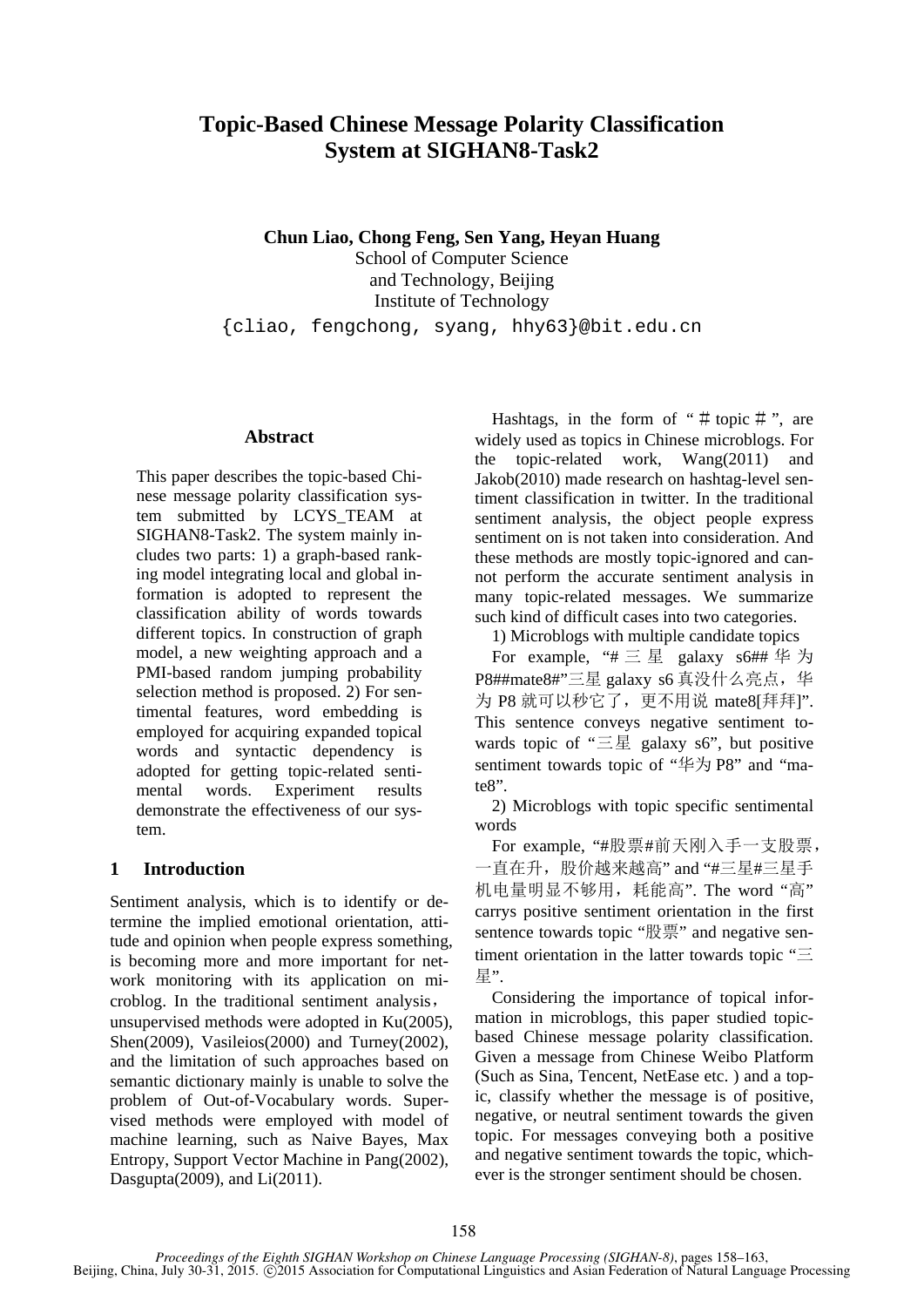The rest of this paper is organized as follows. In Section 2, we briefly present the topic-based Chinese message polarity classification system from two aspects of graph-based ranking feature and topic-related sentimental feature. Evaluation results are presented in Section 3. Finally, the last section summarizes this paper and describes our future work.

## **2 System Architecture**

In topic-based Chinese message polarity classification, our system is mainly composed by two parts: topic-related keyword feature selection and topic-related sentimental feature selection. In detail, topic-related keyword feature is acquired by a novel graph-based ranking algorithm of LT-IGT, and topic-related sentimental feature is obtained by topical words expansion based on word embedding and syntactic parsing according to the expanded topical words. The architecture of our system is illustrated in Figure 1.



Figure 1. System architecture

#### **2.1 Preparations**

To evaluate the performance of method proposed in this paper for topic-based Chinese microblog polarity classification, we carry out experiments on dataset offered by SIGHAN8-Task 2 called Topic-Based Chinese Message Polarity Classification. This dataset is obtained from Chinese Weibo Platform, such as Sina, Tencent, NetEase etc. It contains 5\*1000 manually annotated microblogs which cover 5 topics, such as "三星

S6", "央行降息", etc. In experiments, we randomly select 800 microblogs of each topic for training and 200 for testing, and finally get training set of 4000 microblogs and testing set of 1000 microblogs to perform classification.

Considering the non-standard feature of microblog, the corpus is firstly normalized by following three rules.

Rule 1: Turn over the microblog with "//" to ensure the forwarding relationship and guarantee the latter sentence is analyzed based on the front sentence.

Rule 2: Delete structures like "@+username", "http://xxx" to reduce noises caused by username and website.

Rule 3: Replace the consecutive punctuations with the first one to normalize the structure of expression.

Through filtration by these rules, this paper conducts experiments on the preprocessed dataset and accesses them with traditional Preci $sion(P)$ , Recall(R) and F-measure(F) under Micro-average and Macro-average.

## **2.2 Selection of topic-related keyword feature**

Inspired by TF-IDF(Salton et al., 1975,1983), words own higher local importance and lower global importance are more significant for classification. But for topic-based Chinese message polarity classification, it is obviously insufficient to extract keywords based on frequency information merely. For example, in the sentence of "GALAXY S6一改三星此前"万年大塑料" 的形象,采用了前后玻璃面板和金属框组合 的机身设计,为了支撑更纤薄的机身,不惜 牺牲microSD卡槽和电池更换,即使如此,仍 然无法与拥有完美外观的iphone媲美。", the conventional TF-IDF method tends to extract "三 星、GALAXY S6、iphone、机身、卡槽、电 池、外观" as keywords, but in this topic-based task, topic-related words such as "三星、 GALAXY S6、卡槽、电池、外观" are expected to be selected as the keywords feature for the topic "三星". To better solve the problem of microblogs with multiple candidate topics introduced in section 1, this paper proposes a novel LT-IGT(illustrated in Figure 2) algorithm which integrates topic, position and co-occurrence information, its function is designed as follows.

LTIGT = LT × IGT =  $TR_{lt}(v_i) \times \frac{1}{TR_{gt}(v_i)}$  (1)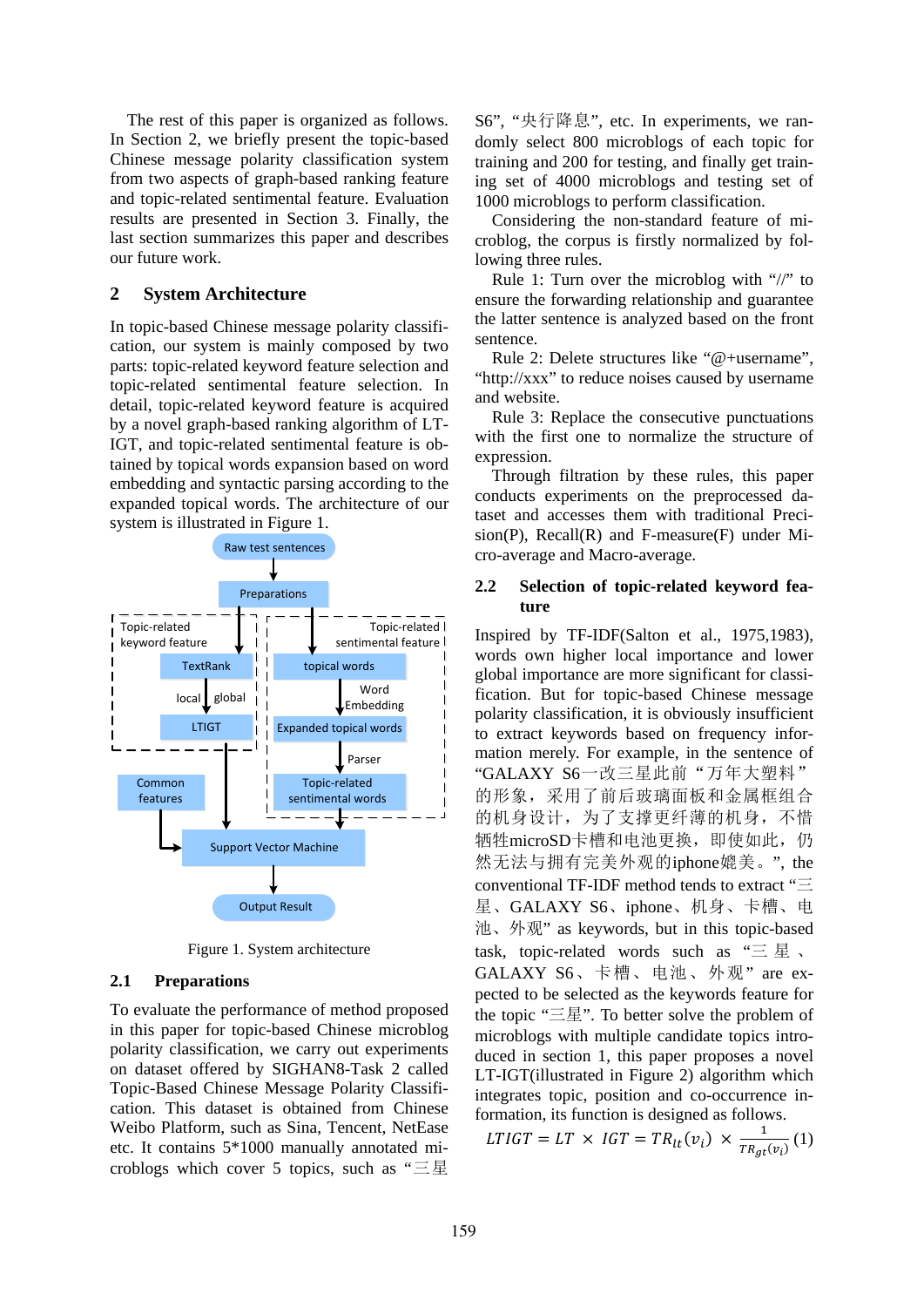where  $TR_{lt}(v_i)$  and  $TR_{gt}(v_i)$  represent for ranking score of vertex  $v_i$  under local and global TextRank.



Figure 2. Graph Model of LT-IGT

The idea of TextRank(Mihalce,2004) derives from PageRank, which is achieved by dividing the text into several units to build graph model and exploiting voting mechanism for ranking. This method can model the relationship between the current word and contextual information, and the contextual related words can be recommended reciprocally. Considering the importance of a word is related to both itself and its relevant words, TextRank overcomes the independence of words in traditional "bag-of-words" model and characterizes the importance of a word more accurately.

 CST: A novel weighting method of graphbased ranking model

For each vertex in the graph, its importance ranking score benefits from adjacent nodes, and on the other hand, its own ranking score can also be transferred to the neighboring vertexes. According to the above assumptions, the indicator of vertex importance can be divided into following three parts: Coverage Importance, Semantic Similarity Importance and Topic-Related Importance. For two vertexes  $v_i$  and  $v_j$ , the influence of  $v_i$  to  $v_j$  can be transferred by the directed edge  $e = \langle v_i, v_j \rangle$ . In this paper, we assign  $w_{ij}$ as the weight between  $v_i$  and  $v_i$ ,  $\alpha$ ,  $\beta$ ,  $\gamma$  as the proportions of these three indicators. Consequently, the weight value between two vertexes can be defined as follows:

$$
w_{ij} = \alpha w_{cov}(v_i, v_j) + \beta w_{ss}(v_i, v_j) + \gamma w_{tr}(v_i, v_j)
$$
\n<sup>(2)</sup>

Where  $\alpha+\beta+\gamma=1$ .

a)  $w_{cov}(v_i, v_i)$  represents for coverage importance of  $v_i$ , it can be calculated by

$$
W_{cov}(v_i, v_j) = \frac{1}{|\text{Out}(v_i)|} \tag{3}
$$

Where  $|\text{Out}(v_i)|$  is the out-degree of vertex  $v_i$ . This formula expresses the coverage importance of  $v_i$  can be transmitted to its neighboring vertexes uniformly.

b)  $w_{ss}(v_i, v_i)$  is regarded as semantic similarity importance from  $v_i$  to  $v_j$ . It can be expressed as

$$
w_{SS}(v_i, v_j) = \frac{\text{PMI}(v_i, v_j)}{\sum_{v_t \in \text{Out}(v_i)} \text{PMI}(v_i, v_t)} \tag{4}
$$

$$
PMI(v_i, v_j) = \log(\frac{p(v_i \& v_j)}{p(v_i)p(v_j)})
$$
 (5)

Where PMI $(v_i, v_j)$  is the point mutual information between  $v_i$  and  $v_j$ . The larger the PMI value is, the higher the semantic similarity is.  $p(v_i \& v_j)$  is the co-occurrence probability of  $v_i$ and  $v_i$  in sentences.  $p(v_i)$  and  $p(v_i)$  respectively represent for the independent occurrence probability of  $v_i$  and  $v_i$ . This function suggests that words with higher mutual information can substantially influence each other mutually.

c)  $w_{tr}(v_i, v_i)$  shows the topic-related importance value of  $v_i$ . It can be computed by

$$
w_{tr}(v_i, v_j) = \frac{P(v_j)}{\sum_{v_t \in \text{Out}(v_i)} P(v_t)}
$$
(6)

Where  $P(v_i)$  is the position importance score of  $v_i$  which can be designed with different strategies. Considering the importance of topical words in measuring position importance score, this paper assigns words occurring in topic or existing dependency with topical words a higher score than others. If we assign "vertex v occurring in topic or existing dependency with topical words" as X, the function is

$$
P(v) = \begin{cases} \lambda, & v \in X \\ 1, & others \end{cases}
$$
 (7)

Where  $\lambda > 1$ . We set  $\lambda = 1.5$  through investigation and evaluation in experiments.

Selection of Random Jumping Probability

In the traditional graph model of TextRank, each vertex jumps to others randomly with an equal probability, which is shown in the function of  $p_{rj}(w_i) = \frac{1}{|V|}$ . But this method will bring about the problem of local optimization for its negligence of topical information. Considering the importance of topical words in charactering the main idea of an article, we assign topicrelated words with a higher random jumping probability to get a larger score in ranking of graph model. Consequently, this paper adopts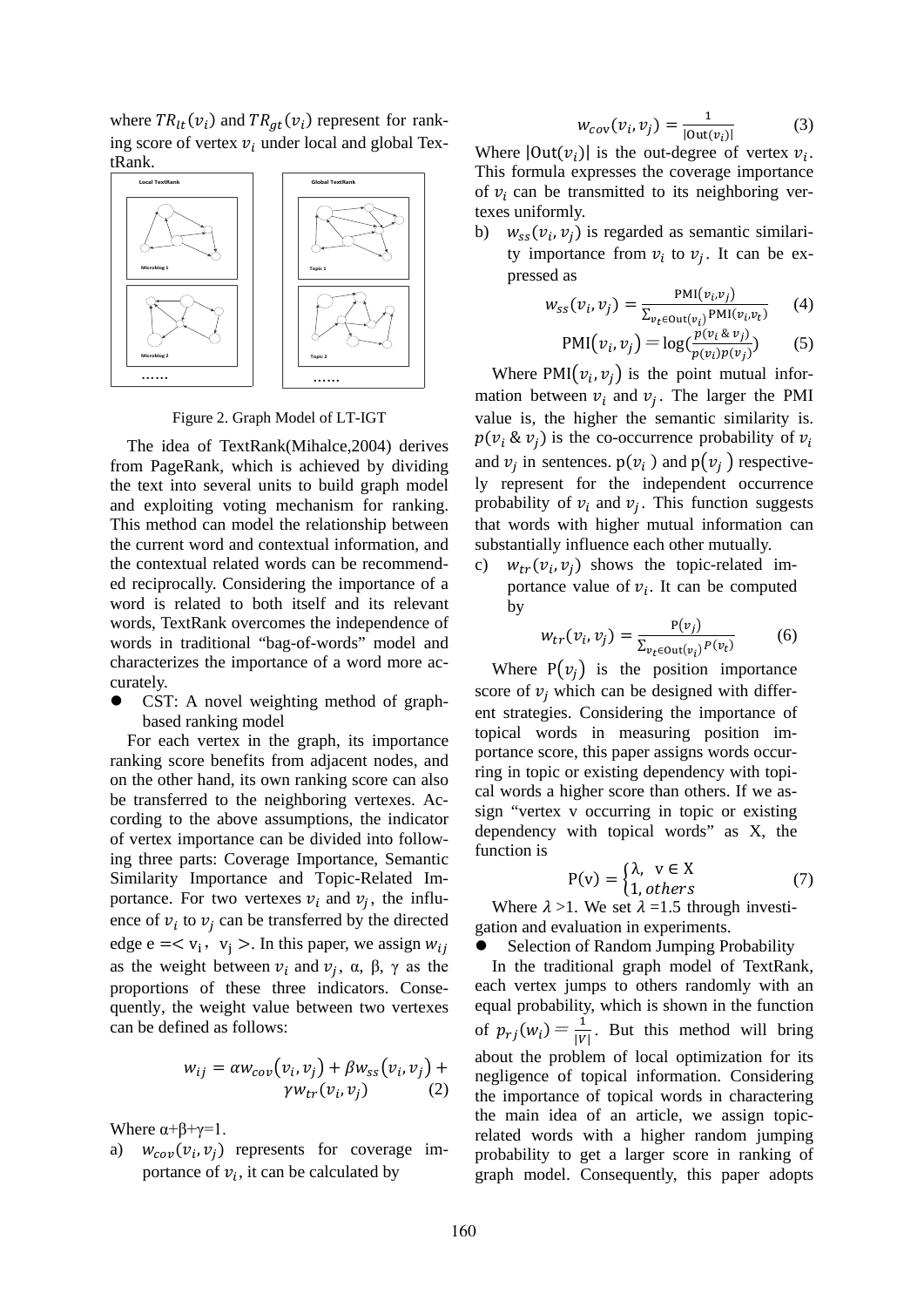PMI value between current word and topical word as the random jumping probability, and the function is as follows.

$$
p_{rj}(w_i) = \frac{PMI(v_i,\text{topic})}{\sum_{j=1}^{|V|}PMI(v_j,\text{topic})}
$$
(8)

where  $PMI(v_i, \text{topic})$  denotes the point mutual information value between current word  $v_i$ and topical word topic,  $|V|$  is the number of vertexes in graph model. Moreover, the calculation of co-occurrence probability for PMI is performed in unit of sentence in global TextRank, but in unit of window in local TextRank. The size of the window is assigned as 5 through experiments.

Consequently, in the construction of graph model  $G = (V, E)$ , vertexes, directions and weights of the links are three important points which should be considered. In this graph model, we denote the vertexes set as  $V = \{v_1, v_2, v_3, \dots, v_n\}$  which is combined of nouns and adjectives. Furthermore, the direction of a link between two vertexes is determined by a method of sliding window which adds links from the first word pointing to other words within the window. And the size of the sliding window is assigned as 10 through experiments. And the weight of a link is set by method of CST proposed in this paper. The basic formula of TextRank is performed for calculating the final ranking scores of each vertex. Finally, we can acquire two ranking scores for a vertex under global and local TextRank separately.

## **2.3 Selection of topic-related sentimental feature**

In recent years, the method of word embedding based on neural network shows its outperformance in semantic expression and has attracted widespread attention paid to it(Tomas, 2013). The task of word embedding is to represent each word in corpus with a real vector, and establishing a mapping between discrete vocabulary and the feature vectors in real fields. Considering the semantic similarity between two words can be characterized by cosine value of the vectors, we propose a novel approach of topic-related sentimental word embedding which integrates syntax with semantics in this paper. This method expands topical words with word embedding first, and then performs parsing in center of these topical words to extract topical-related sentiment words based on the dependencies with them. Finally we cluster the topical-related sentiment words using K-means clustering algorithm and select the number of words belonging to a category in a microblog as the dimension values to finish the feature selection of this part.

Expansion of Topical-words

For example, "三星S6的外观不错,但电池不 行。". Its dependency analysis result is illustrated in Figure 3 as follows.



As we can see in Figure 3, the sentimental

words "不错", "不行" do not exist dependencies with topical words "三星", "S6", but exist dependencies with words "外观", "电池" of SBV(外观,不错), SBV(电池,不行). And these relationships also occupy a necessary place in topic-based sentiment analysis of Chinese microblog. So we should obtain "外观", "电池" as the expanded topical words from topical words "三星", "S6".

There are many approaches to expand the topical words such as PMI(Turney, 2003), and Synonyms-based method(Wang, 2009). For its better consideration of contextual information, we adopt word embedding to calculate the semantic similarity with topical words to expand the topical words. After getting word vectors, we calculate the cosine similarity between topical words and nouns under each topic, and select the highest N words as the expansion of topical words to fulfill the expansion of topical words.

 Extraction of topic-related sentimental words

As we all know, people usually express emotions towards a specific topic or object, and the emotional words often exist dependency relationship with topics or objects in syntactic analysis. Consequently, we mainly take following three dependency relations into consideration:

1) VOB

"VOB" represents for the relation between verbs and objects. Sentimental words are verbs and topical words are the objects of verbs. For example, "我喜欢三星。". It exits "VOB" relation between "喜欢" and "三星".

2) SBV

"VOB" represents for the relation between subjects and predicates. Sentimental words are predicates and topical words are the subjects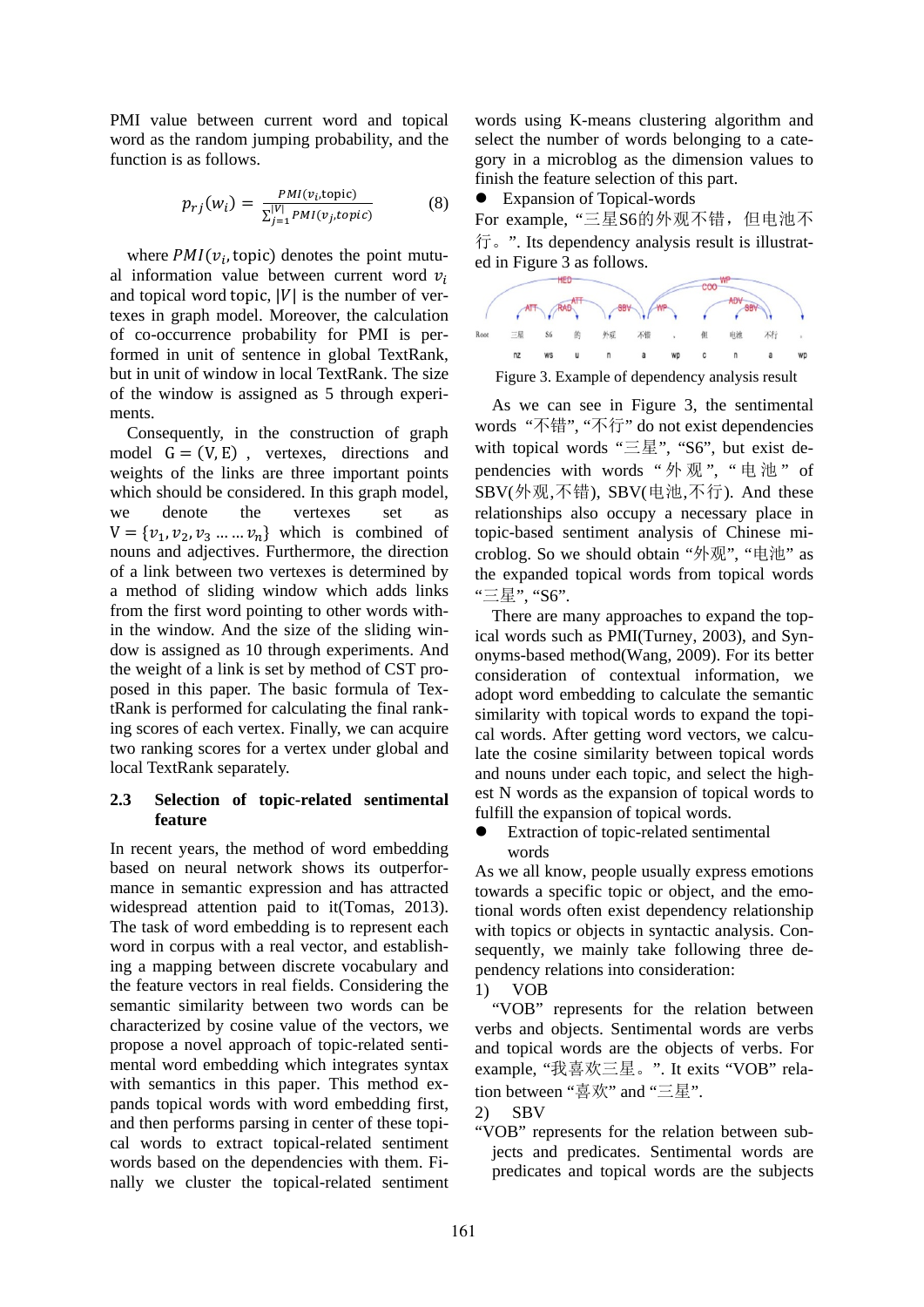of sentimental words. For example, "三星很 漂亮。". It exits "SBV" relation between "三 星" and "漂亮".

3) ATT

"ATT" represents for the relation of attributes. Sentimental words are attributes and topical words are the modified center of sentimental words. For example, "无与伦比的三星设计!". It exits "ATT" relation between "无与伦比" and "三星".

Therefore, we design an algorithm of topicalrelated sentimental words extraction towards dependency analysis result of microblogs. The process of this algorithm is described as below.

|            |  | Algorithm1: Topical-related Sentimental Words                            |  |
|------------|--|--------------------------------------------------------------------------|--|
| Extraction |  |                                                                          |  |
|            |  | $\mathbf{I}$ , $\mathbf{I}$ , $\mathbf{I}$ , $\mathbf{I}$ , $\mathbf{I}$ |  |

| Input: Dependency analysis result(DP), Expand-   |
|--------------------------------------------------|
| ed Topical Words(ETW)                            |
| <b>Output: Topical-related Sentimental Words</b> |
| (TSW)                                            |
| for word in DP:                                  |
| if word in ETW and word relate in 'SBV',         |
| $'VOB'$ , 'ATT':                                 |
| $TSW+=word.parent;$                              |
| if word.parent in ETW and word.relate in         |
| $SBV$ , $VOB$ , $ATT$ .                          |
| $TSW+=word;$                                     |
| return TSW                                       |
|                                                  |

# **3 Experiments**

In SIGHAN8-Task2, we select emoticons, basic sentiment lexicon, dependency relation of "SBV", "VOB", "ATT" as common features(C), LT-IGT Ranking score as topic-related keyword feature(TK) and dependency parsing of topical words with word embedding for expansion as topic-related sentimental feature(TS).

Table 1 shows the evaluation results of our system with different groups of features.

By attempting different groups of feature for topic-related Chinese microblog sentiment classification, the performance of sentiment classification is notably improved after adding topicrelated keyword feature(TK) and topic-related sentimental feature(TS). This is mainly because these two features explore both the syntactic and semantic information for classification compared with the other features. Consequently, this experiment not only demonstrates the effectiveness of LT-IGT algorithm, but also reveals the importance of topical word expansion to topicrelated Chinese microblog sentiment classification.

| Method    | Precision | Recall | F-measure |
|-----------|-----------|--------|-----------|
| $\Gamma$  | 0.6113    | 0.5572 | 0.5830    |
| $C+TK$    | 0.6458    | 0.5982 | 0.6211    |
| $C+TK+TS$ | 0.6863    | 0.6081 | 0.6448    |
|           |           |        |           |

Table 1: results of topic-based Chinese message polarity classification using SVM with different groups of features

# **4 Conclusion**

In this paper we proposed a novel method for topic-based Chinese microblog sentiment classification, and put forward two novel feature generation approaches of LT-IGT and topic-related sentimental word embedding, with other kinds of features together, for addition to SVM classifier to perform the final polarity determination. The experimental results demonstrated the effectiveness of these two proposed features, which reminds us deep processing on syntax and semantics might be helpful for traditional regarded shallow works.

To further improve the performance of our system, we will try to extend our work in the following aspects: 1) Perform phrase structure analysis on microblog to excavate the relation between topical and sentimental words; 2) Investigate the impact on other classifiers other than SVM classifier.

#### **Acknowledgments**

We would like to thank SIGHAN8 for offering the dataset. We would also acknowledge the help of HIT-IR-Lab for proving the Chinese dependency parser(Che, 2010).

#### **References**

- Lun-wei Ku and Tung-ho Wu and Li-ying Lee and Hsin-hsi Chen. 2005. Construction of an Evaluation Corpus for Opinion Extraction. In *Journal of NTCIR*, pages 513--520, Taipei, Taiwan.
- Yang Shen, Shuchen Li, Ling Zheng, Xiaodong Ren and Xiaolong Cheng. 2009. Emotion mining research on microblog. In *Proceedings of Computer Science & Education (ICCSE)*, pages 477-480, LanZhou, China.
- Vasileios Hatzivassiloglou and Janyce M. Wiebe. 2000. Effects of Adjective Orientation and Gradability on Sentence Subjectivity. In *Proceedings of the the 18th conference on Computational linguistics - Volume 1. Association for Computational Linguistics*, pages 299-305, New York.
- Turney P D. 2002. Thumbs Up or Thumbs Down? Semantic Orientation Applied to Unsupervised Classification of Reviews. In *Journal of Proc An-*